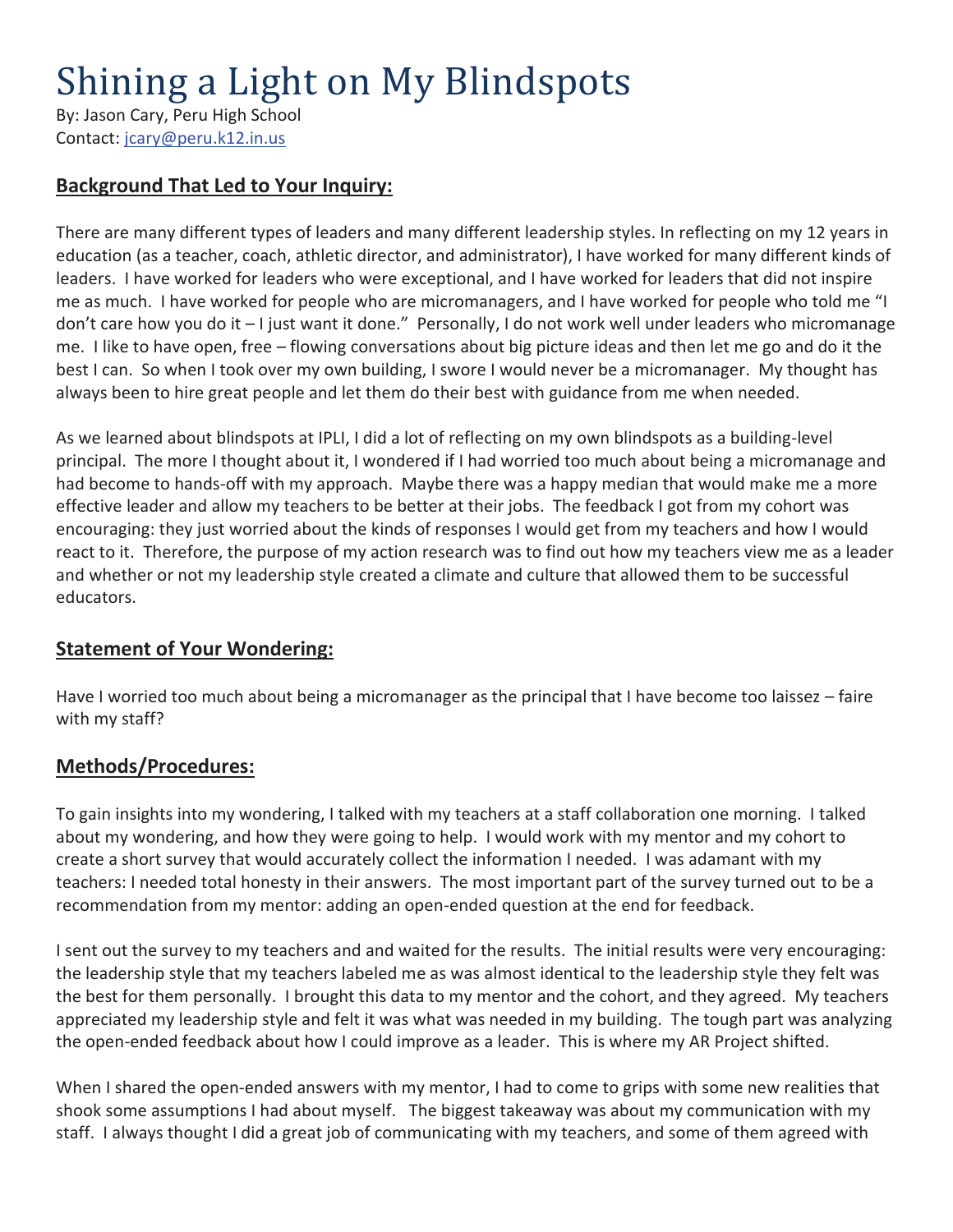me. But most of them felt out of the loop and frustrated. After talking to my cohort, mentor, and some other administrators I trusted and respected, I decided to form my Principal's Cabinet.

The Principal's Cabinet would bring one teacher from each department and we would meet once a month for 45 minutes. These were open forums where everyone was allowed to share positives and negatives about the building. They also were allowed to ask any questions they wanted of me. Almost immediately I received positive reviews of the meetings from those in attendance. They felt that they had been heard and that I truly cared about their thoughts and feelings. After three months of meetings, I sent out a simply survey again asking my teachers about the Cabinet meetings and what kind of impact they had. The results were unanimous: everyone loved the meetings, wanted them to continue, and felt like communication amongst the staff was better.

#### **Stating Your Learning and Supporting it with Data:**

As a result of analyzing my data, two important things I learned include: 1) I always need to be looking out for my blindspots; and 2) Asking for honest feedback from your staff is important, but following through with the data you receive is more important.

The concept of blindspots was one of the biggest takeaways for me in my first year of IPLI. As a building - level administrator, I do a lot of professional reflection throughout the year. This new information has turned some of my assumptions and beliefs on their ear. My conversations with my staff sound much different than they did months ago. I am challenging my beliefs and opinions on a regular basis and trying to shed light on any blindspots I may still have.

One of the biggest reasons for this is the revelation of my first blindspot from the surveys. I prided myself on my communication with my staff, my honesty and transparency during staff meetings and conversations with teachers, and how much information I passed along to them on a daily basis. As I look back, this blindspot prevented me from being the kind of leader I thought I was. With these self - reflections, I can truly work on bettering myself as an administrator.

I must be honest: I was very nervous to read the open-ended feedback from my staff on the initial survey I sent out. I had pages and pages of comments that went from one end of the spectrum to the other on every aspect of my leadership style. Some comments were very personal, and some had nothing to do with my work as a principal. There were some very positive comments that made my day, but I couldn't stop focusing on the negatives. And I had honest conversations with my own administrative team to get their thoughts. They were good, thought - provoking conversations that led us to some interesting areas. And this whole process led to some personal and professional growth for me.

This request for honest feedback from my staff was twofold: I genuinely wanted to hear their thoughts and I wanted them to know that I valued their input. Approximately 93% of the survey answers matched up between my leadership style and the desired leadership style. This was a huge relief for me on many levels. The confirmation that my leadership style, which is a very personal thing for any educator, was viewed positively by my staff gave me confidence that what I have been doing the past few years has been supported overwhelmingly by my teachers.

Putting that feedback to work and creating the Principal's Cabinet made a world of difference to my teaching staff. They know that I very easily could have looked at the initial responses that showed I was not to hands off with my leadership style and stopped there. "My teachers think I'm great, and they like the way I lead this